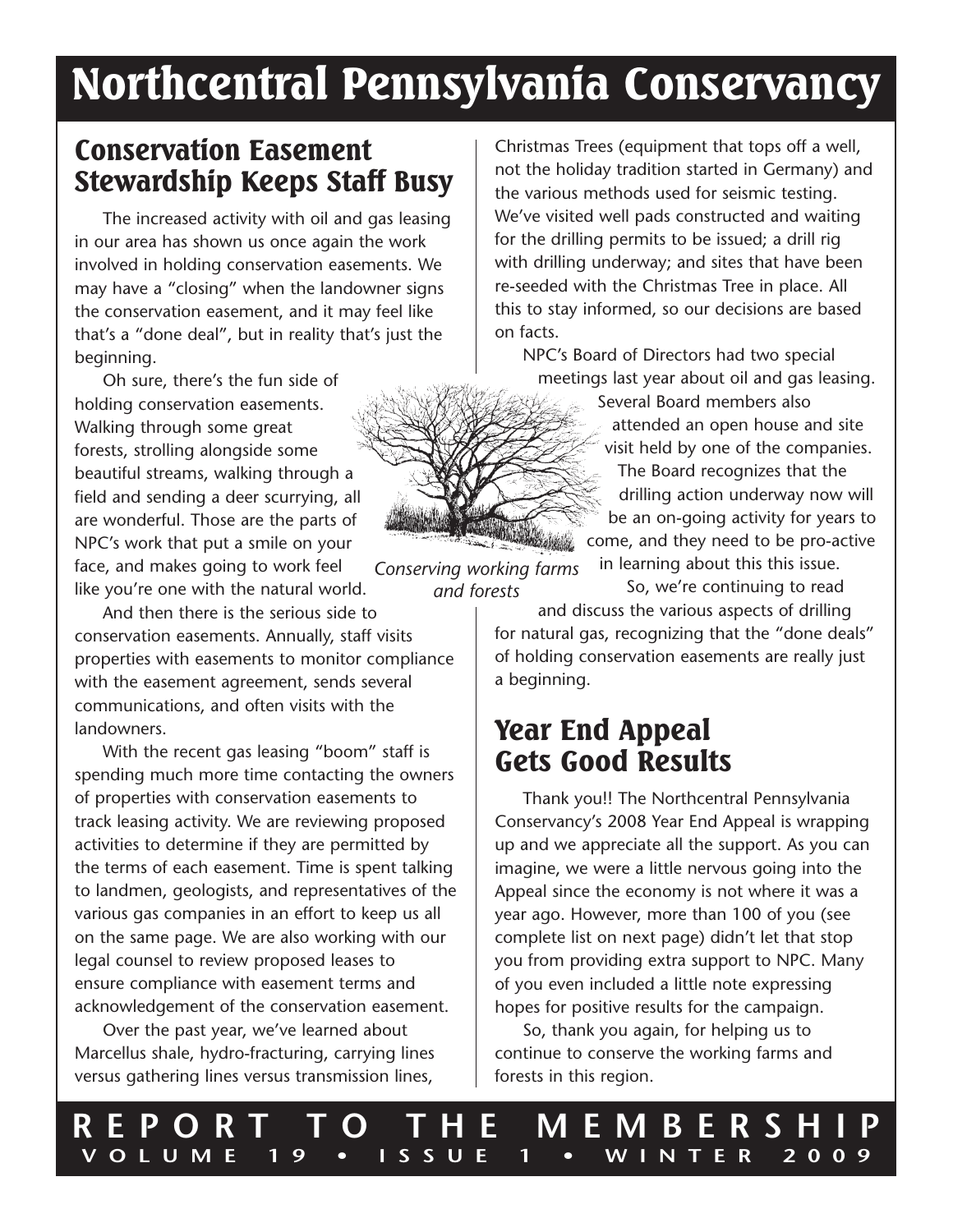# Annual Membership Dinner

The Northcentral Pennsylvania Conservancy is holding a Cinco de Mayo party!!!

Well, not really, but that is the date of our **Annual Membership Dinner**…**Tuesday, May 5th**. Come out and join your fellow NPC members at the Holiday Inn in downtown Williamsport for an evening of good food, fun socializing, exciting

project updates, and short business meeting (including the election of Directors).

You can make your reservations using the form below. We'll be sending out a reminder postcard in late March, and updating the website (www.npcweb.org) with more information as we get closer.

#### *Annual Membership Dinner Menu…*

Tossed Bistro Salad Marinated Mushrooms Penne Pasta Salad Chicken Boscailoa Beef Scallopini Eggplant Parmigiana Chef's Choice of Potato Seasonal Vegetables Dessert Assortment

### Annual Membership Dinner Reservation Form

 $rac{1}{2}$ 

\_\_\_\_\_\_\_\_\_\_\_\_\_\_\_\_\_\_\_\_\_\_\_\_\_\_\_\_\_\_\_\_\_\_\_\_\_\_\_\_\_\_\_\_\_\_\_\_

\_\_\_\_\_\_\_\_\_\_\_\_\_\_\_\_\_\_\_\_\_\_\_\_\_\_\_\_\_\_\_\_\_\_\_\_\_\_\_\_\_\_\_\_\_\_\_\_

\_\_\_\_\_\_\_\_\_\_\_\_\_\_\_\_\_\_\_\_\_\_\_\_\_\_\_\_\_\_\_\_\_\_\_\_\_\_\_\_\_\_\_\_\_\_\_\_

Name(s) for Nametags

Day Phone for Main Contact

People Attending  $X$  \$25.00 Per Person =

I am unable to attend. However, please accept this donation.

If you would prefer to pay for your reservation by Visa or Mastercard, please contact the NPC office Monday thru Friday 9:00 AM to 3:00 PM

Please enclose this form, along with your check made payable to:

**NORTHCENTRAL PENNSYLVANIA CONSERVANCY** PO BOX 2083 WILLIAMSPORT, PA 17703

# YEAR END APPEAL

*Through January 31, 2009*

Catherine & Ronald Anderson Dennis J. Ault Andrew Bamford Mike & Donna Bastian Bastian Tire & Auto Centers Matt Beaver E. Lee Bellinger M.D. Peg Berry Dr. Colson Blakeslee James W. & Cynthia Mengel Bower Gerald Bride Carson V. Brown II DDS Bill & Eileen Burdett Dr. John & Jean Burks Dr. & Mrs. Bruce Burns Ron Butler Jonathan & Sally Butterfield Russell E. & Linda M. Campbell Blair & Mary Carbaugh Reneé Carey Dr. Robert & Loretta Coltrane R. Lowell Coolidge William and Ruth Correll R. Max and Nancy Coy Cush's Retreat, Inc. Andra DeHart-Robbins Michael & Mary Ditchfield Gregory Dwalet Larry & Maggie Emery Dave & Lisa Engle Nicole Faraguna Anthony C. Ferraro Dr. Werner & Anna Martha Fetter Joanne Fisher Veryl & Linda Frye David K. Gilpin Joan C. Gingrich Timothy and Deborah Greene Bonita E. Hannis Toner & Kathy Hollick Stephen E. Jaquith Jersey Shore State Bank Ronald & Martina Johnson Mr. & Mrs. Ken Johnson William & Sarmite Judson Rudy & Carol Kafer Janet Kohler Frances Kuntz Charles D. Lamade Larson Design Group Inc. Wayne Laubscher Ed Lawrence Catherine McLaughlin Josephine Lewis

Charles & Fay Lindrooth Charlie Lockard Herman & Molly Logue Ms. Idell Ludwig Kenneth & Ann Lundy Honorable Roger A. Madigan Gilbert L. Maton Charlotte Mengel Max Mitchell Terry & Dorian Myers Leslie & Adrienne Noelk James & Kathleen O'Brien Susan O'Donnell Stuart & Judy Olinsky Parente Randolph John Jr. and Charlotte Person Mr. & Mrs. Charles M. Plankenhorn Mr. & Mrs. Chester Pribble Joseph H. Radley James & Cheryl Redmond Patricia A. Reeder Ed & Tink Reish Len & Marianne Rice Clifford A. Rieders Roan Inc. Bill & Ann Roll Michael & Camille Salvatori Rich & Beth Schluter Stephen & Dorothy Schopfer Charles & Helen Schwarz Wayne H. & Carol Scott Sr. Sam Shaheen Mark Shuman Richard & Susan Sprout Michael & Laura J. Steele Diane and John Sweeney Carolee & Dick Thatcher Allen & Marie Thomas Victoria Todd David Tregea Rich & Alice Trowbridge Jerry & Melinda Updegraff William & Kimberly Van Campen John & Carol Wagner Harry and Becky Webster, III Mr. & Mrs. H.W. Wieder Jane B. Williams Linda and Dan Wolfe Bill & Pam Worobec Dorothy Yannaccone Harold & Beulah Yerk Andrea Young Chris and Pam Young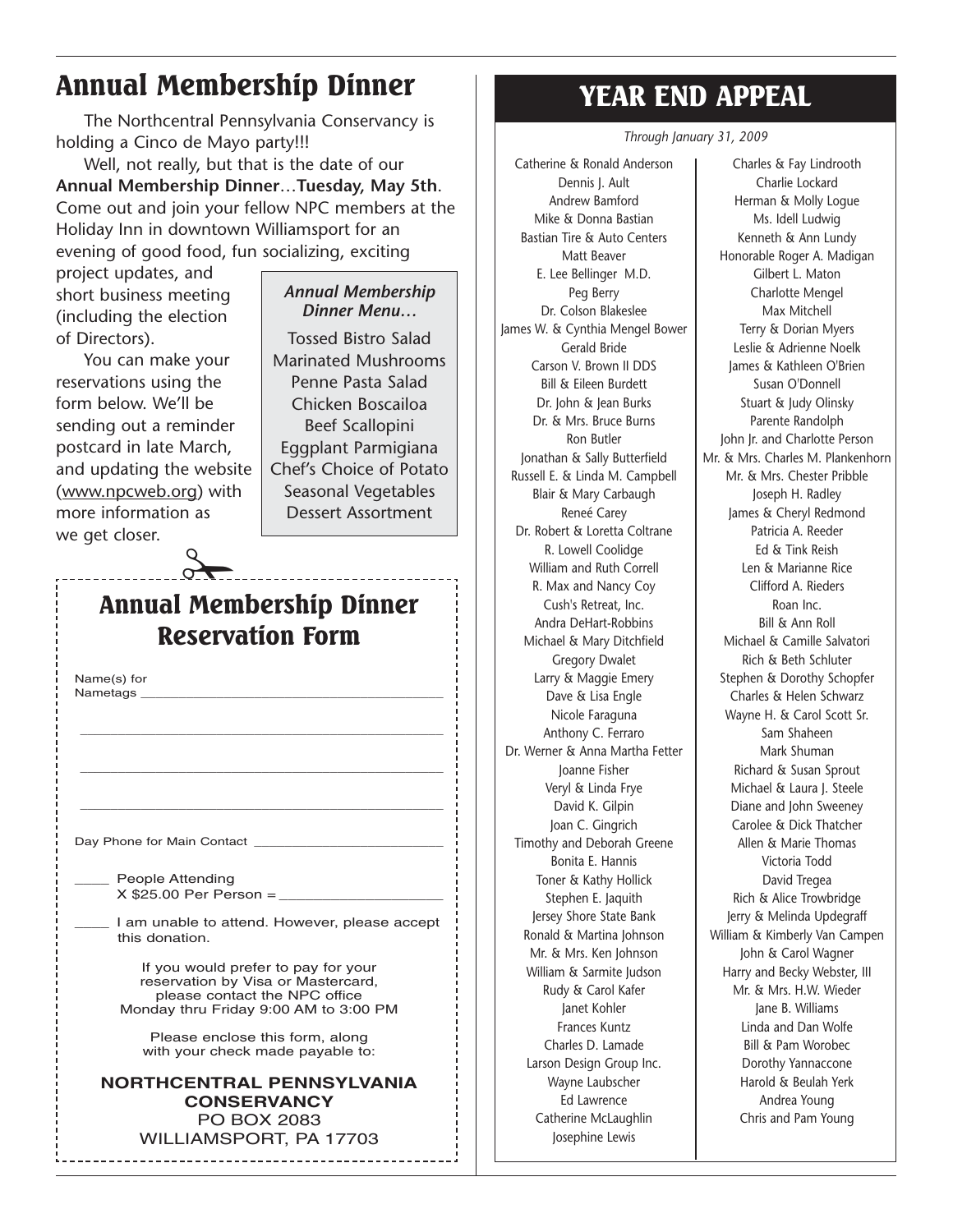# MEMBERSHIP ACTIVITY • November 1, 2008 to January 31, 2009

#### **CORPORATE MEMBERS**

Many thanks to our corporate members for their support of NPC's mission. Please take note of those businesses which have shown they care about the future of our communities with their corporate memberships and show YOUR support to them.

> **Osprey (\$1000-\$1999)** Mark C. Oberheim, DMD

**American Kestrel (\$500- \$749)** First Columbia Bank & Trust Co. Woodlands Bank

**Small Business (\$100- \$499)** Bass Pro Shops Beiter's Inc. Century 21/Wilkinson-Dunn Co. First Keystone National Bank Roan Inc.

**GENERAL MEMBERS BLACK BEAR (\$500- \$999)** Ann & John Case Gordon & Margie Shaw Chris and Sherry Dwyer Dr. Kim Herrman

**WHITE-TAILED DEER (\$250- \$499)** Martin & Jean Doughty Gary & Susan Harris Walter & Trisha Nicholson Stephen & Christine Sleboda W. Holmes & Enid Yealy Robert & Jean Teufel Dr. Werner & Anna Martha Fetter

**BLACK CHERRY (\$100- \$249)** Nancy Baker Carl & Marti Barlett Marguerite Bierman James W. & Cynthia Mengel Bower Dale & Mary Bower Dr. & Mrs. Michael W. Bowser Dr. & Mrs. Bruce Burns Len & Jean Collins Tom Cosgrove R. Jeffrey Coup Kevin Drewencki Elizabeth Brown Dugan Martin A. Friday Veryl & Linda Frye James Holtzman

#### **BLACK CHERRY (\$100- \$249) Cont'd.**

Rod & Sue Keller Oscar W. Knade Jr. Charles & Hallie Luppert Lycoming Audubon Society Raymond M. Lyon Honorable Roger A. Madigan Steve and Deb Martin Jim and Anne James C. Rogers R. Bruce & Jeane Smay Jim & Lynn Tooey Jason & Chandra Weigle Paul O. & Patricia Wentzler Alex & Tracie Witter Patricia W. Booth William and Ruth Correll Frank R. Comfort Jay & Juli Alexander Reneé Carey Timothy and Deborah Greene Slate Run Sportsmen's Association Marc & Diane Lewis

**RED OAK (\$50- \$99)** Ted & Tracey Barbour George L. & Penny H. Bower Bruce & Betty Buckle Dr. & Mrs. Robert Burns Discalced Carmelite Nuns Ned Coates & Gayle Peters-Coates Dr. Robert & Loretta Coltrane Kevin R. Cunningham Anthony C. Ferraro Marian L. Fetter & Mark Kleinfelter Bernette & George Fitzgerald William & Karen Fry Tim and Anne Holladay Sr. Joan Lundy Kenneth & Ann Lundy Edward & Judith Lyon John & Cynthia Metzger Virginia F. Nicholas Nancy Paulhamus Linda Prior Dixie Reber Patricia A. Reeder Deborah Reeder Joe & Tina Reighard Merle & Vernetta Thomas David Tregea Charles & Margaret Wettling Daniel Brennan Mrs. Anne Donnelly Jack & Joann Rishel George & Barbara Rizzo Mary Cosgrove

#### **SUGAR MAPLE (\$35- \$49)**

Randall Hipple Mount Prospect Rifle Club Mark Newruck Mr. & Mrs. James R. Parsons Michael & Jeanne Rapp James W. Green Kent & Donna Knisley Sandy Rife Dr. Douglas Wion

**WHITE PINE (\$25- \$34)** Peggy A. Ault Rebecca Baker Stephen & Stephanie Budman Jon Carlson David & Carol Durrwachter Dennis & Holly Dusza Leroy & Marian Fahr, Jr. True Fisher Stephen & Diane Groff Robert & Margaret Hershey William & Barbara Kelly Marc Killingstad Ken & Jane Light Douglas Loffredo William Logue Bob & Pat McKernan Ann F. Rhoads Susan O'Donnell Conrad Schlesinger Roger & Nancy Shipley Jerry & Melinda Updegraff Inez L. Van Campen George Windolph Claude & Mae Zerby Patty L. Bowman Esq. Joanne B. May

> **MEMORIALS** Ralph Strouse *by Edith Muthler*

John Broshkevitch *by William and Ruth Correll*

Doris J. Mitteer *by William and Ruth Correll*

**HONORARIUM** Frances & Glenn Lingle *by Jane E. Stahl*

**SPECIAL THANKS** Steve Jaquith Donation of computer equipment

*Thank You...to all of those who continue to support the work of the Northcentral Pennsylvania Conservancy*